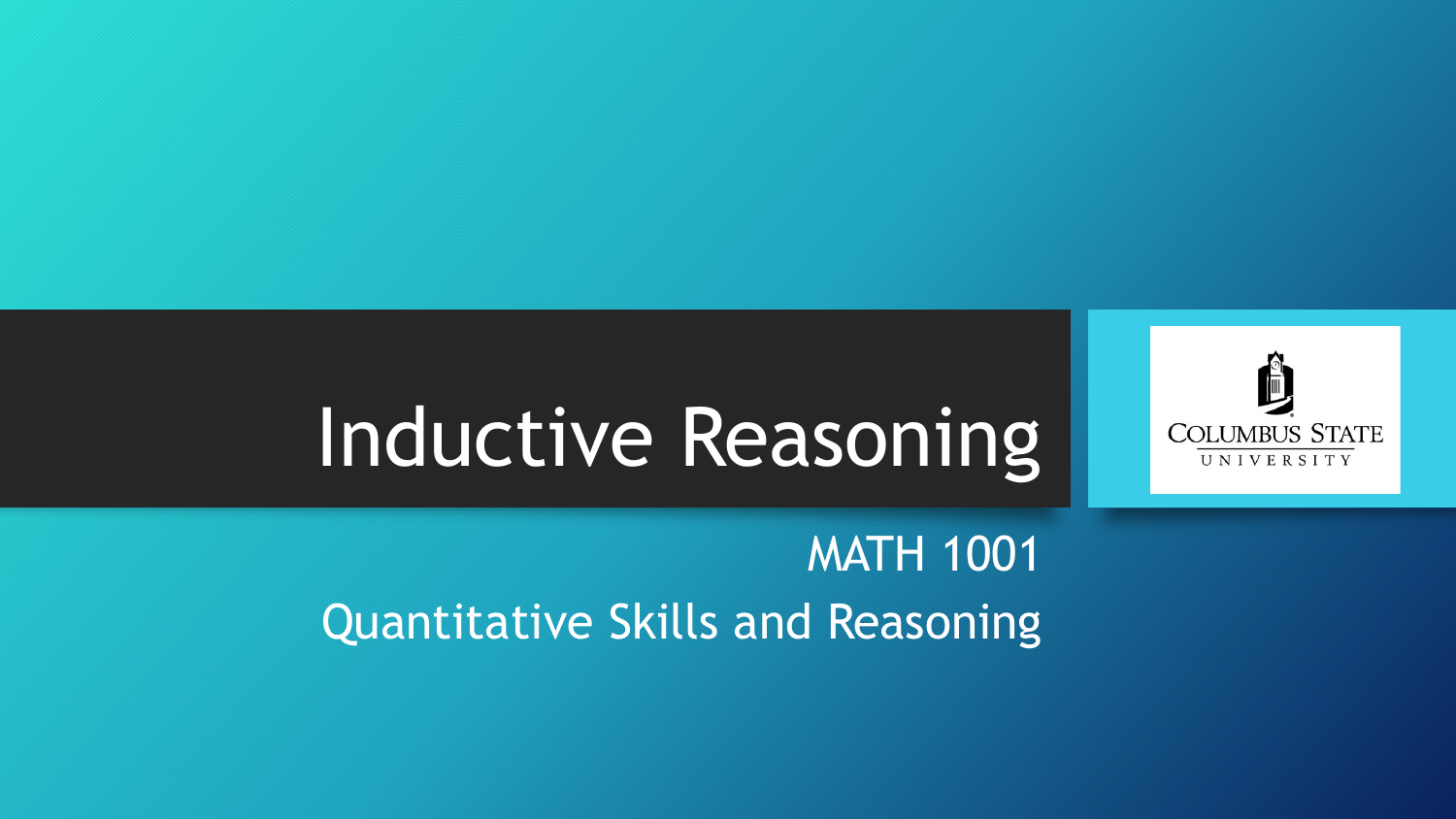## Inductive Reasoning



• **Inductive reasoning** is the process of coming to a conclusion by observing specific examples, often by locating a pattern.

- If you examine a list of numbers and use an established pattern to predict the next number in the list, you are using inductive reasoning.
- Use inductive reasoning to predict the next number in the following lists:



Each successive number is 4 larger than the preceding number. We predict **22** to be the next number.

The difference between the first two numbers is 1. The next two differ by 2... We predict **16** to be the next number.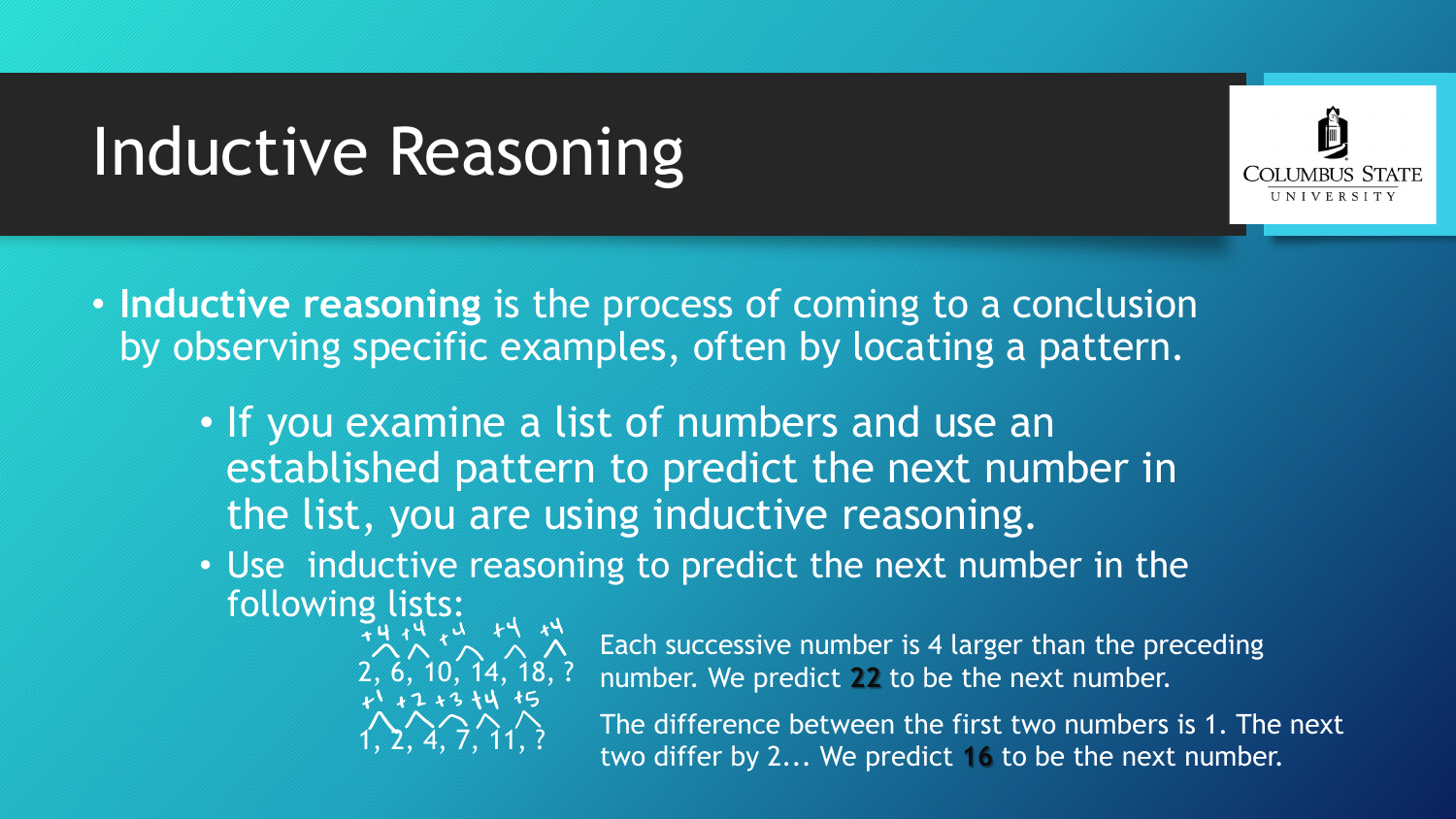#### Inductive Reasoning



- Consider some other examples of Inductive Reasoning:
	- My sister has had three daughters. Therefore, her next child will also be a girl.
	- The purple flowers in my yard have bloomed every other year for the past ten years. They bloomed last year, so they will not bloom this year.
	- Auburn Football has beaten Texas A&M in Texas every time they have played there this century. Therefore, the next time they play there, Auburn will win.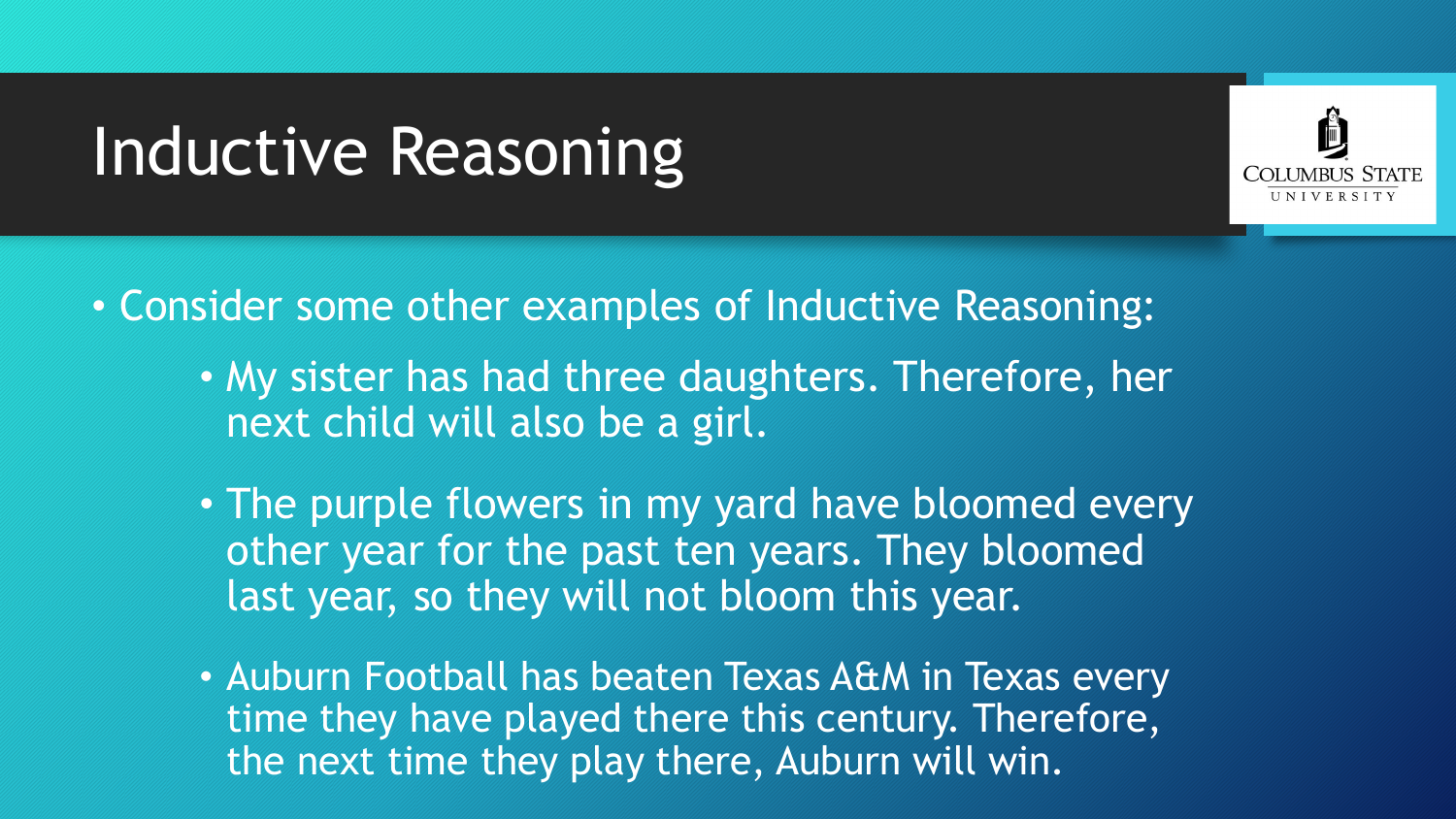# Conjecture



- We can also use inductive reasoning to make a *conjecture* about an arithmetic procedure.
- A conjecture is, in essence, a theory.
	- It is based on insufficient evidence.
	- We have not provided proof of correctness.
	- It could still be proven to be true or shown to be false.
	- It's a useful step in the scientific process as well as in developing mathematical ideas, but it is incomplete.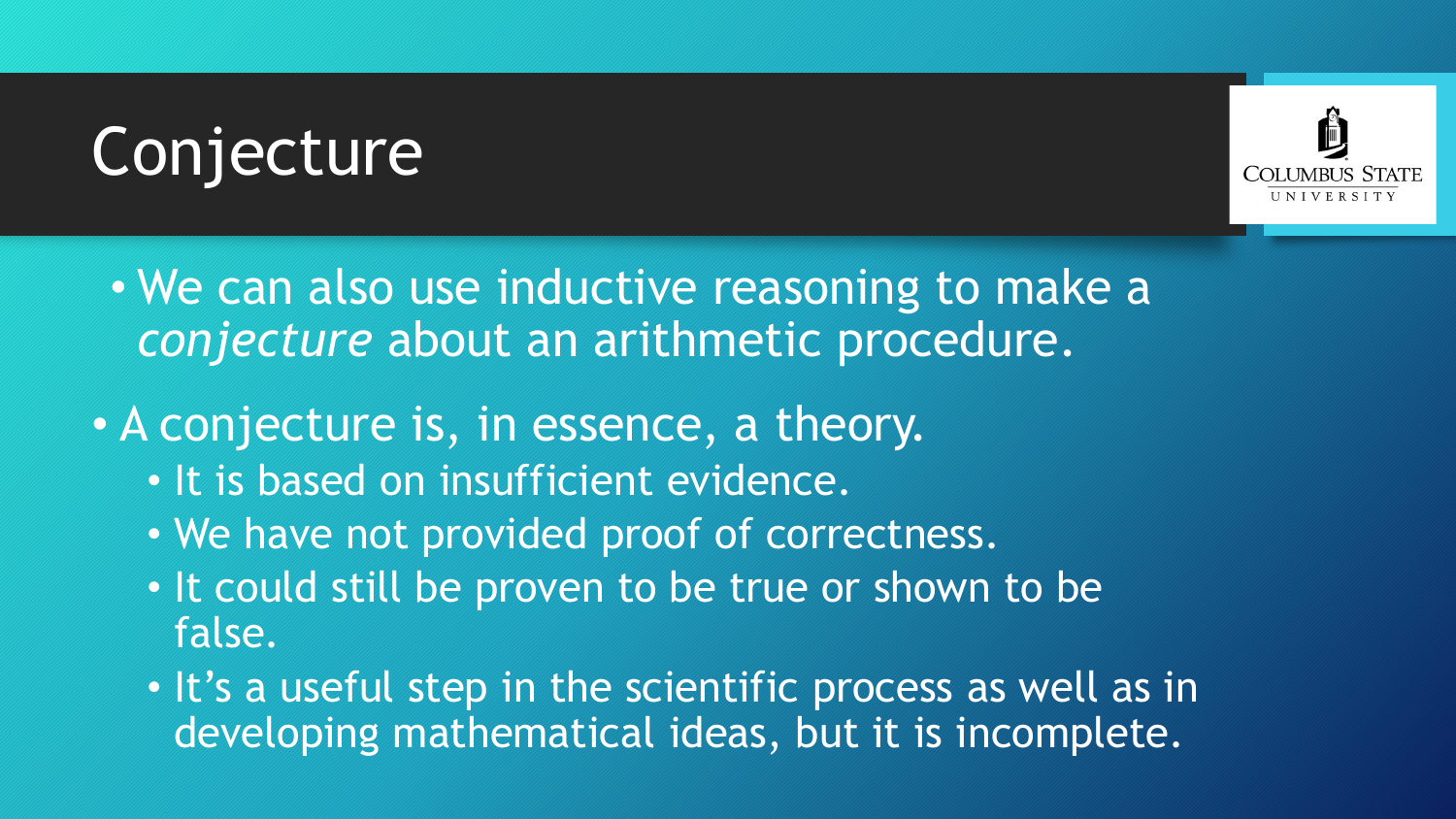

- Consider the following procedure:
	- Pick a number
	- Subtract 3 from this number
	- Multiply this difference by 4
	- Add 12 to this product
	- Divide this sum by 2
- Take a moment to perform this process on at least three different numbers between 1 and 10.
- Examine the results. Is there a pattern between the number you start with and what you end up with that remains the same no matter where you start?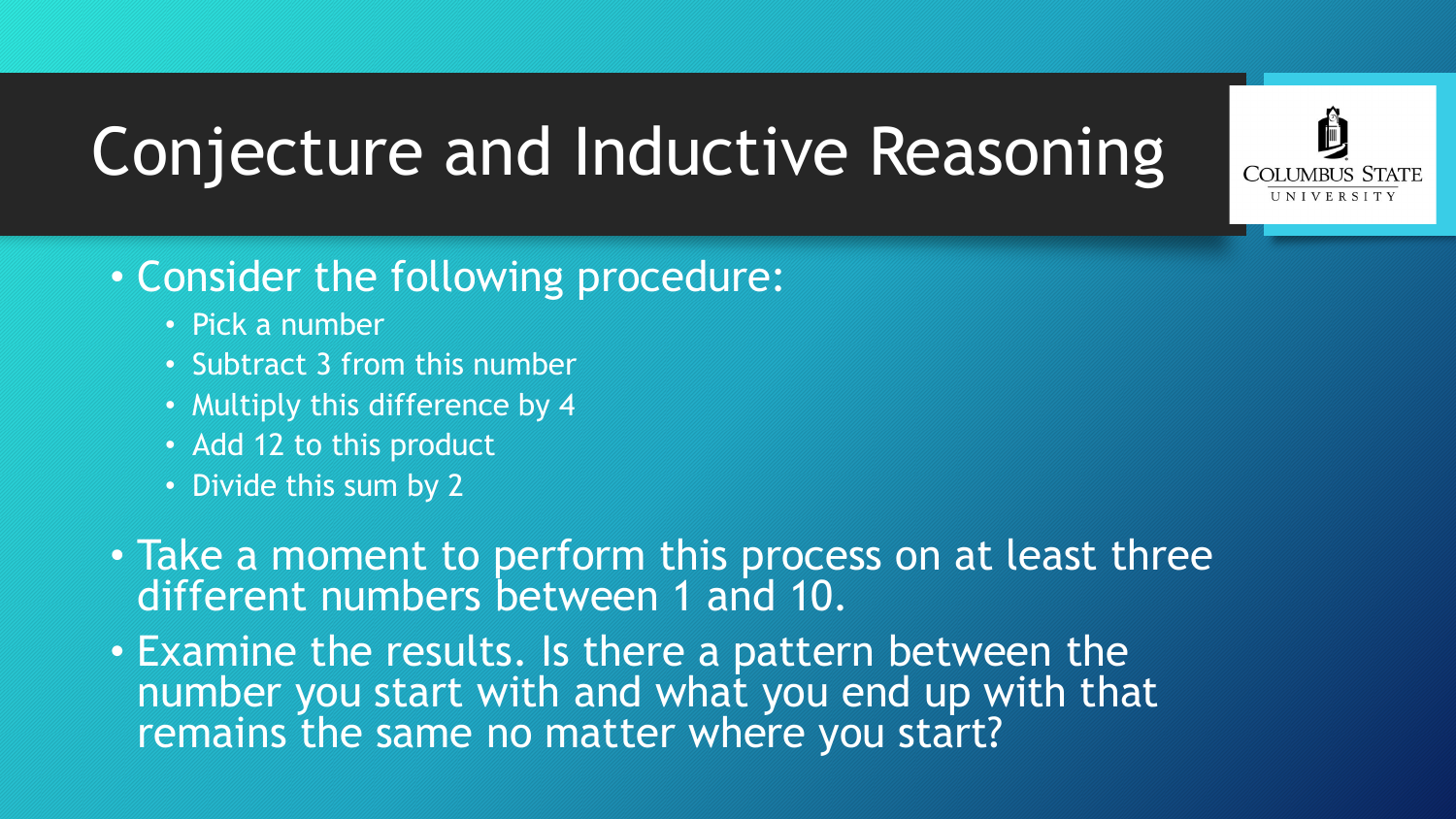

- Here is the process as performed on each value from 1 to 10. If three examples weren't enough to establish a pattern, use these examples.
	- 1:  $1-\overline{3} = -2$ ,  $4(-2) = -8$ ,  $-8+12 = 4$ ,  $4/2 = 2$
	- 2:  $2-3 = -1$ ,  $4(-1) = -4$ ,  $-4+12 = 8$ ,  $8/2 = 4$
	- 3:  $3-3 = 0$ ,  $4(0) = 0$ ,  $0+12 = 12$ ,  $12/2 = 6$
	- 4:  $4-3 = 1, 4(1) = 4, 4+12 = 16, 16/2 = 8$
	- 5:  $5-3 = 2, 4(2) = 8, 8+12 = 20, 20/2 = 10$
	- 6:  $6-3 = 3$ ,  $4(3) = 12$ ,  $12+12 = 24$ ,  $24/2 = 12$
	- 7:  $7.3 = 4, 4(4) = 16, 16+12 = 28, 28/2 = 14$
	- 8: 8-3 = 5, 4(5) = 20, 20+12 = 32, 32/2 = 16
	- 9: 9-3 = 6, 4(6) = 24, 24+12 = 36, 36/2 = 18
	- 10:  $10^{-3} = 7$ ,  $4(7) = 28$ ,  $28+12 = 40$ ,  $40/2 = 20$
- You may notice first that when we look at it listed out this way, the results all increase by 2s.
- This is true, but not the pattern we're looking for.
- We want to know how the process changes the input (the number we picked).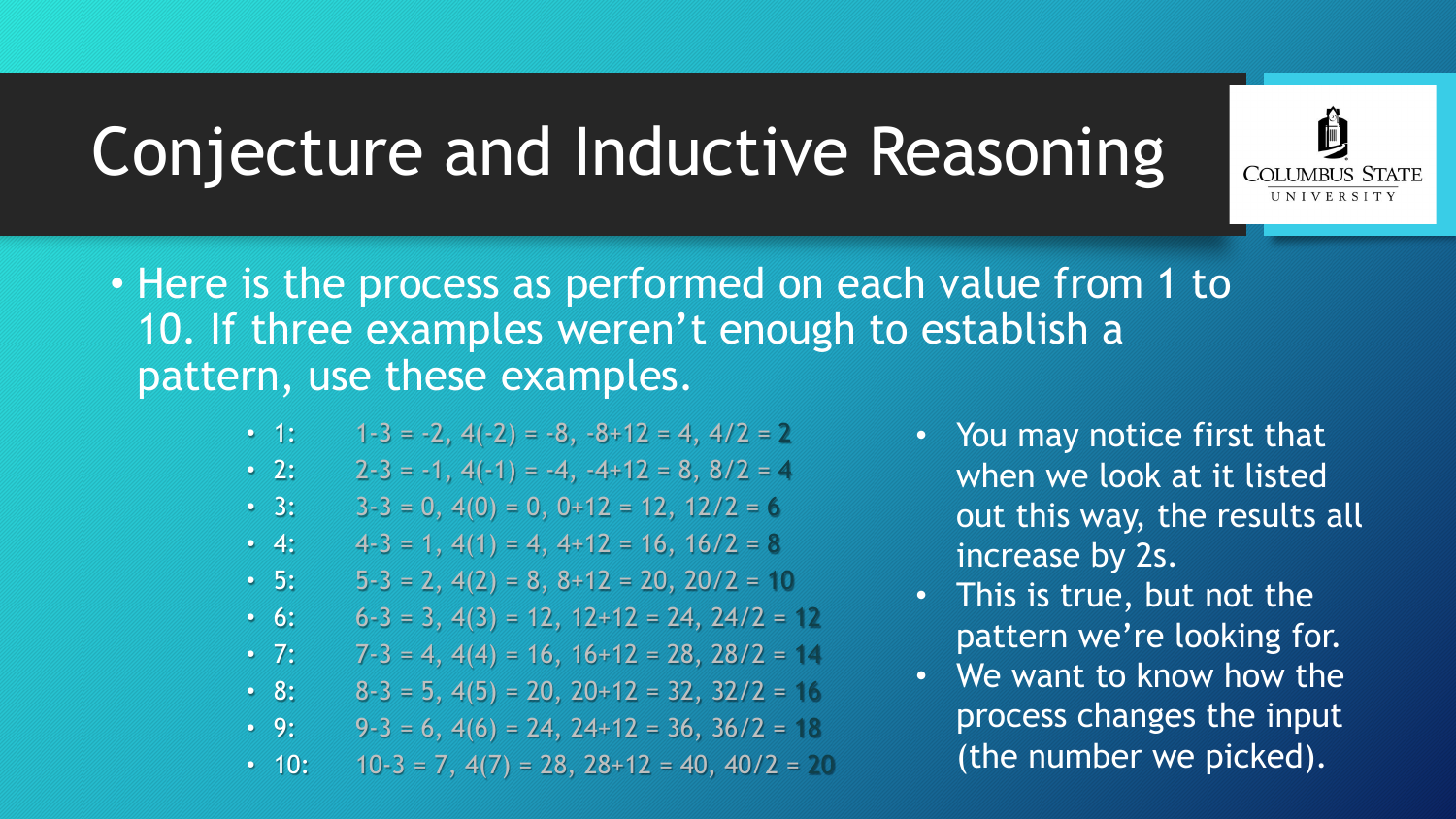

- Here is the process as performed on each value from 1 to 10. If three examples weren't enough to establish a pattern, use these examples.
	- 1:  $1-3 = -2$ ,  $4(-2) = -8$ ,  $-8+12 = 4$ ,  $4/2 = 2$
	- 2:  $2-3 = -1$ ,  $4(-1) = -4$ ,  $-4+12 = 8$ ,  $8/2 = 4$
	- 3:  $3-3 = 0$ ,  $4(0) = 0$ ,  $0+12 = 12$ ,  $12/2 = 6$
	- 4:  $4-3 = 1, 4(1) = 4, 4+12 = 16, 16/2 = 8$
	- 5:  $5-3 = 2$ ,  $4(2) = 8$ ,  $8+12 = 20$ ,  $20/2 = 10$
	- **6:**  $6-3 = 3$ ,  $4(3) = 12$ ,  $12+12 = 24$ ,  $24/2 = 12$
	- 7:  $7.3 = 4, 4(4) = 16, 16+12 = 28, 28/2 = 14$
	- 8: 8-3 = 5, 4(5) = 20, 20+12 = 32, 32/2 = 16
	- 9: 9-3 = 6, 4(6) = 24, 24+12 = 36, 36/2 = 18
	- 10:  $10^{-3} = 7, 4(7) = 28, 28+12 = 40, 40/2 = 20$
- Instead, notice that in each of these cases, the resulting number is 2 times the original number.
- We *conjecture* that following the given procedure produces a number that is two times the original number.